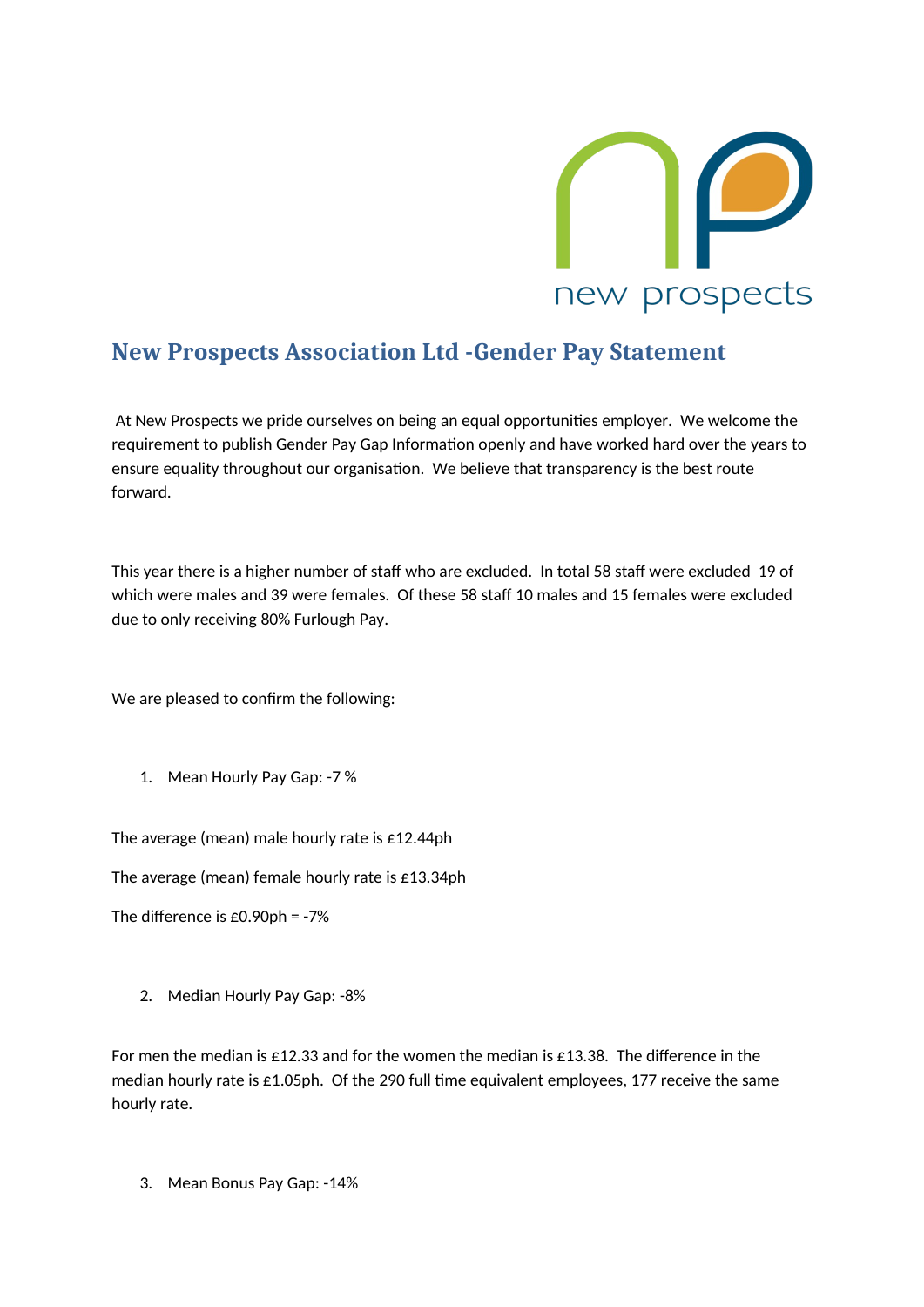82 men and 199 women received a bonus. The difference in the mean bonus is  $\epsilon$ 4.34.

4. Median Bonus Pay Gap: 0%

The median bonus both the men and women is £500, therefor there is no difference.

5. Proportions receiving bonus: 79.61% men, 80.57% women

Of the 350 employees 103 were men of which 82 received a bonus and 247 were woman of which 199 received a bonus. Accordingly, 79.61% of men and 80.57% of women received a bonus so whilst more females than males received a bonus overall the difference was in fact 0.96%.

6. Quartiles

| Gender | Lower | Lower-Middle | <b>Upper-Middle</b> | Upper |
|--------|-------|--------------|---------------------|-------|
| Men    | 36%   | 35%          | 19%                 | 23%   |
| Women  | 64%   | 65%          | 81%                 | 77%   |

We feel we have a good spread of men and women throughout the business with excellent representation of women at senior management level.

As an organisation, we are confident that employees throughout the business are paid equal rates for like work and for work of equal value. This meets with our objectives over recent years to be leaders in equality regardless of sex or any other protected characteristics.

Many of our rates of pay are dictated upon us by our clients in the contracts they outsource to us. Nonetheless, we ensure we take all steps possible to recruit equally in all contracts regardless of the rate of pay offered in any particular contract.

I confirm that the information contained in this statement is accurate.